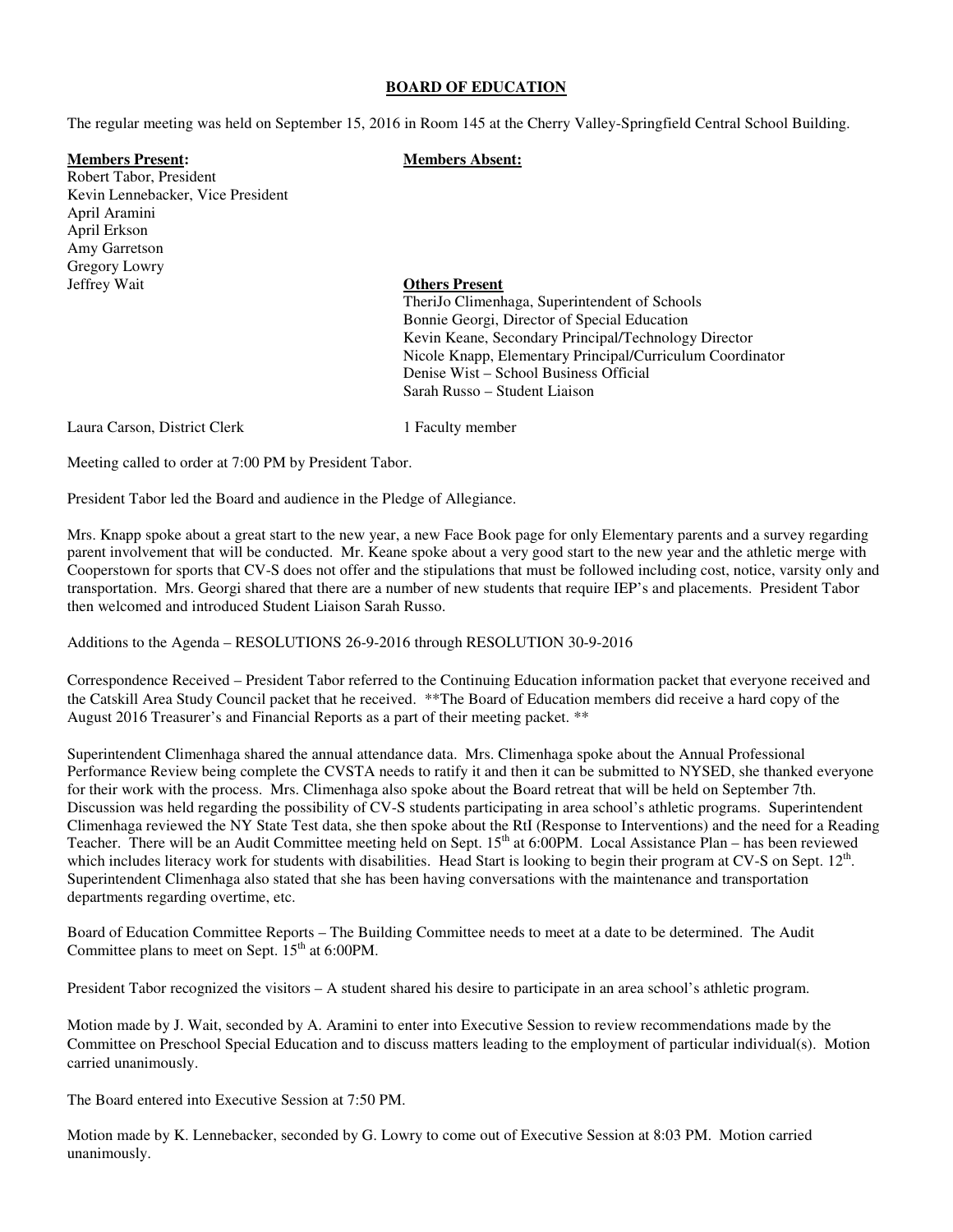# Motion made by K. Lennebacker, seconded by J. Wait.

CONSENT AGENDA ITEMS - Consider motion to approve consent agenda items to include RESOLUTIONS 1-9-2016 through RESOLUTION 24-9-2016.

RESOLUTION 1-9-2016 APPROVAL OF MINUTES – August 18, 2016

# RESOLUTION 2-9-2016

BUILDING USE REQUEST – CV-S Endowment Foundation – Main Office Conference Room – 9/20/16, and 10/18/16 from 6 PM – 8 PM. 2) Cherry Valley Fire Department – Cafeteria and Gymnasium 11/11/16 (afternoon) and 11/12/16 (all day).

#### RESOLUTION 3-9-2016

RESOLVED, that the Board of Education of the Cherry Valley-Springfield Central School District, does hereby approve the Transportation Contracts with ONC BOCES as per Attachment C.

## RESOLUTION 5-9-2016

RESOLVED, that the Board of Education of the Cherry Valley-Springfield Central School District does hereby approve the Emergency Response Plan.

## RESOLUTION 4-9-2016

RESOLVED, that the Board of Education of the Cherry Valley-Springfield Central School District, upon the recommendation of the Superintendent, does hereby approve the Agreement from September 1, 2016 through June 30, 2017 with the following Service Provider: Donna Amberman, School Psychologist, as per Attachment III E.

#### RESOLUTION 6-9-2016

RESOLVED, that the Board of Education of the Cherry Valley-Springfield Central School District, upon the recommendation of the Superintendent, does hereby approve the agreement with the Community Health Center of Cherry Valley for the 2016-2017 school year as per Attachment III F.

# RESOLUTION 7-9-2016

RESOLVED, that the Board of Education of the Cherry Valley-Springfield Central School District, upon the recommendation of the Superintendent does hereby approve the Teacher Evaluation APPR Plan for the 2016-2017 school year. In the event that the State Education Department requests changes in the Annual Professional Performance Review plans submitted by the District, the Board authorizes the Superintendent to modify and resubmit the APPR plan to the State Education Department. The Superintendent shall report the results of the State Education Department's review and the changes made in the plan(s) at the next meeting of the Board.

#### RESOLUTION 8-9-2016

RESOLVED, that the Board of Education of the Cherry Valley-Springfield Central School District, upon the recommendation of the Superintendent does hereby approve the Principal Evaluation APPR Plan for the 2016-2017 school year. In the event that the State Education Department requests changes in the Annual Professional Performance Review plans submitted by the District, the Board authorizes the Superintendent to modify and resubmit the APPR plan to the State Education Department. The Superintendent shall report the results of the State Education Department's review and the changes made in the plan(s) at the next meeting of the Board.

#### RESOLUTION 9-9-2016

RESOLVED, that the Board of Education of the Cherry Valley-Springfield Central School District does hereby accept the resignation of Brendan Coyle as the Director of Guidance, a School Counselor and District Data Coordinator effective September 16, 2016.

# RESOLUTION 10-9-2016

RESOLVED, that the Board of Education of the Cherry Valley-Springfield Central School District does hereby accept the resignation of Ozzie Avinaut as an Elementary Teacher effective August 30, 2016.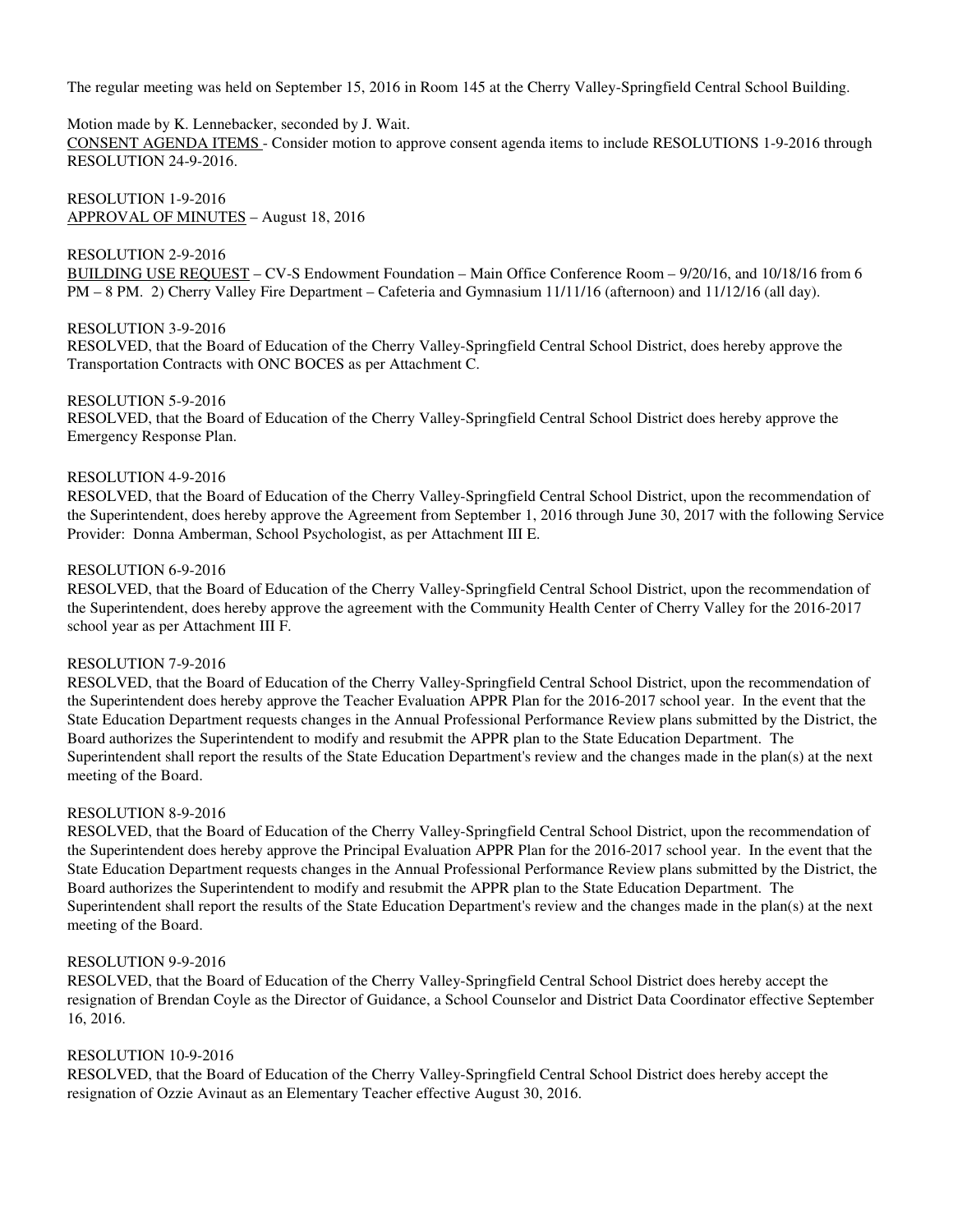## RESOLUTION 11-9-2016

RESOLVED, that the Board of Education of the Cherry Valley-Springfield Central School District does hereby accept the resignation of Emily Shults as a Licensed Teacher Assistant and Pre-K Family Worker effective August 30, 2016.

#### RESOLUTION 12-9-2016

RESOLVED, that the Board of Education of the Cherry Valley-Springfield Central School District does hereby accept the resignation of Danielle Burr as a Teacher's Aide effective September 6, 2016.

## RESOLUTION 13-9-2016

RESOLVED, that the Board of Education of the Cherry Valley-Springfield Central School District, upon the recommendation of the Superintendent, does hereby appoint Bonnie Georgi as the Chief Information Officer for the remainder of the 2016-2017 school year.

# RESOLUTION 14-9-2016

RESOLVED, that the Board of Education of the Cherry Valley-Springfield Central School District, upon the recommendation of the Superintendent, does hereby appoint Bridgett Manley as the Director of Guidance for the remainder of the 2016-2017 school year.

# RESOLUTION 15-9-2016

RESOLVED, that the Board of Education of the Cherry Valley-Springfield Central School District, upon the recommendation of the Superintendent, does hereby appoint Danielle Burr to a position as a Licensed Teacher's Assistant for a probationary period effective September 6, 2016 through September 5, 2020.

# RESOLUTION 16-9-2016

RESOLVED, that the Board of Education of the Cherry Valley-Springfield Central School District, upon the recommendation of the Superintendent, does hereby appoint Catherine Hayes to a position as a Teacher's Aide effective September 6, 2016 for the 2016-2017 school year or until the position is deemed unnecessary.

# RESOLUTION 17-9-2016

RESOLVED, that the Board of Education of the Cherry Valley-Springfield Central School District, upon the recommendation of the Superintendent, does hereby appoint Wendy Ertefai to a position as a Long-term Substitute Teacher effective August 31, 2016 through September 30, 2016.

#### RESOLUTION 18-9-2016

RESOLVED, that the Board of Education of the Cherry Valley-Springfield Central School District, upon the recommendation of the Superintendent, does hereby appoint Melissa Davidson to a position as a Bus Driver for a probationary period effective September 19, 2016 through March 19, 2017.

#### RESOLUTION 19-9-2016

RESOLVED, that the Board of Education of the Cherry Valley-Springfield Central School District, upon the recommendation of the Superintendent, does hereby appoint the following Extracurricular assignments for the 2016-2017 school year:

> After School Study Hall and After School Detention – Donna Ahrens Drama Club – Anthony Dangler, Kelly Oram and Keith Blankley

# RESOLUTION 20-9-2016

RESOLVED, that the Board of Education of the Cherry Valley-Springfield Central School District, upon the recommendation of the Superintendent, does hereby approve a family leave for Emily Gibson on or about September 30, 2016 and end on or about December 20, 2016.

## RESOLUTION 21-9-2016

RESOLVED, that the Board of Education of the Cherry Valley-Springfield Central School District, upon the recommendation of the Superintendent, does hereby appoint the following as an Instructional Substitute for the 2016-2017 school year: Laura Freer Cherry Valley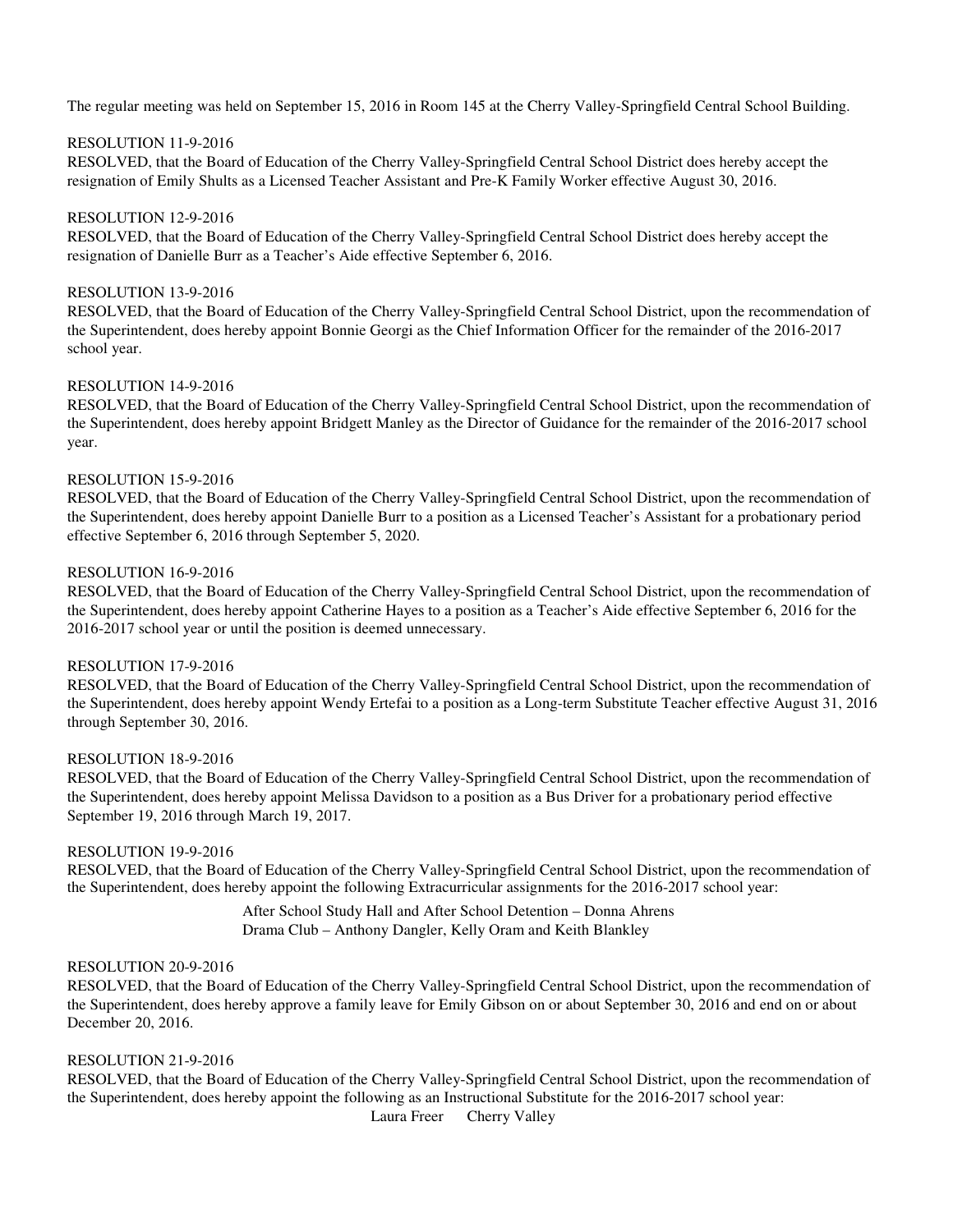# RESOLUTION 22-9-2016

 RESOLVED, that the Board of Education of the Cherry Valley-Springfield Central School District, upon the recommendation of the Superintendent, does hereby appoint the following as Instructional Support Staff Substitutes for the 2016-2017 school year: Laura Freer Cherry Valley Michael Stavola Cooperstown

# RESOLUTION 23-9-2016

RESOLVED, that the Board of Education of the Cherry Valley-Springfield Central School District, upon the recommendation of the Superintendent does hereby appoint the following as a Student Peer Tutor and Substitute Student Peer Tutor for the After School Program for the 2016-2017 school year: Jasmine Olsen Natalie Davis Kayleigh Baker

# RESOLUTION 24-9-2016

 RESOLVED, that the Board of Education of the Cherry Valley-Springfield Central School District, upon the recommendation of the Superintendent, does hereby approve the following as a volunteer for the 2016- 2017 school year: Keith Blankley Motion carried unanimously.

Motion made by K. Lennebacker, seconded by A. Aramini.

RESOLUTION 25-9-2016

Review of Policy 5205 Eligibility, 5695 Students and Personal Electronic Devices and 4531 Field Trips and Excursions. Discussion was held and concerns were shared with the management of the Eligibility Policy, the decision was made to continue with the current policy. Concerns were shared regarding the updates to the Policy Manual. Namely, Policy 5695 was approved by the Board on Dec. 17, 2015 and sent to NYSSBA on Dec. 30, 2015. However, the update is not in the current Policy Manual. The Clerk will reach out to NYSSBA to share those concerns. Discussion was held with regards to Field Trips and the Board would like more data prior to making any possible changes to the policy.

Motion made by K. Lennebacker, seconded by J. Wait to postpone the review of the following policies until the October 20, 2016 Board of Education meeting.

Review of Policy updates of 2120.1 Candidates & Campaigning, 4325 Academic Intervention Services, 5100 Student Attendance and 5152 Non-Resident Students. Motion carried unanimously.

Mrs. Garretson thanked everyone for a successful opening day.

Motion made by K. Lennebacker, seconded by J. Wait.

RESOLUTION 26-9-2016

RESOLVED, that the Board of Education of the Cherry Valley-Springfield Central School District, upon the recommendation of the Superintendent, does hereby approve the Agreement from September 15, 2016 through June 30, 2017 with the following Service Provider: Mary Cox, Speech and Language Therapist, as per Attachment IV B. Motion carried unanimously.

Motion made by K. Lennebacker, seconded by A. Garretson. RESOLUTION 27-9-2016

RESOLVED, that the Board of Education of the Cherry Valley-Springfield Central School District, upon the recommendation of the Superintendent, does hereby appoint Kelly Prime to a position as the Substitute Caller for the 2016-2017 school year. Motion carried unanimously.

Motion made by K. Lennebacker, seconded by J. Wait.

RESOLUTION 28-9-2016

RESOLVED, that the Board of Education of the Cherry Valley-Springfield Central School District, upon the recommendation of the Superintendent does hereby appoint the following as Activity Leader Substitute for the After School Program for the 2016- 2017 school year: Catherine Hayes

Motion carried unanimously.

Motion made by J. Wait, seconded by A. Garretson. RESOLUTION 29-9-2016

RESOLVED, that the Board of Education of the Cherry Valley-Springfield Central School District does hereby appoint Sarah Russo as the Board of Education Student Liaison member for the 2016-2017 school year. Motion carried unanimously.